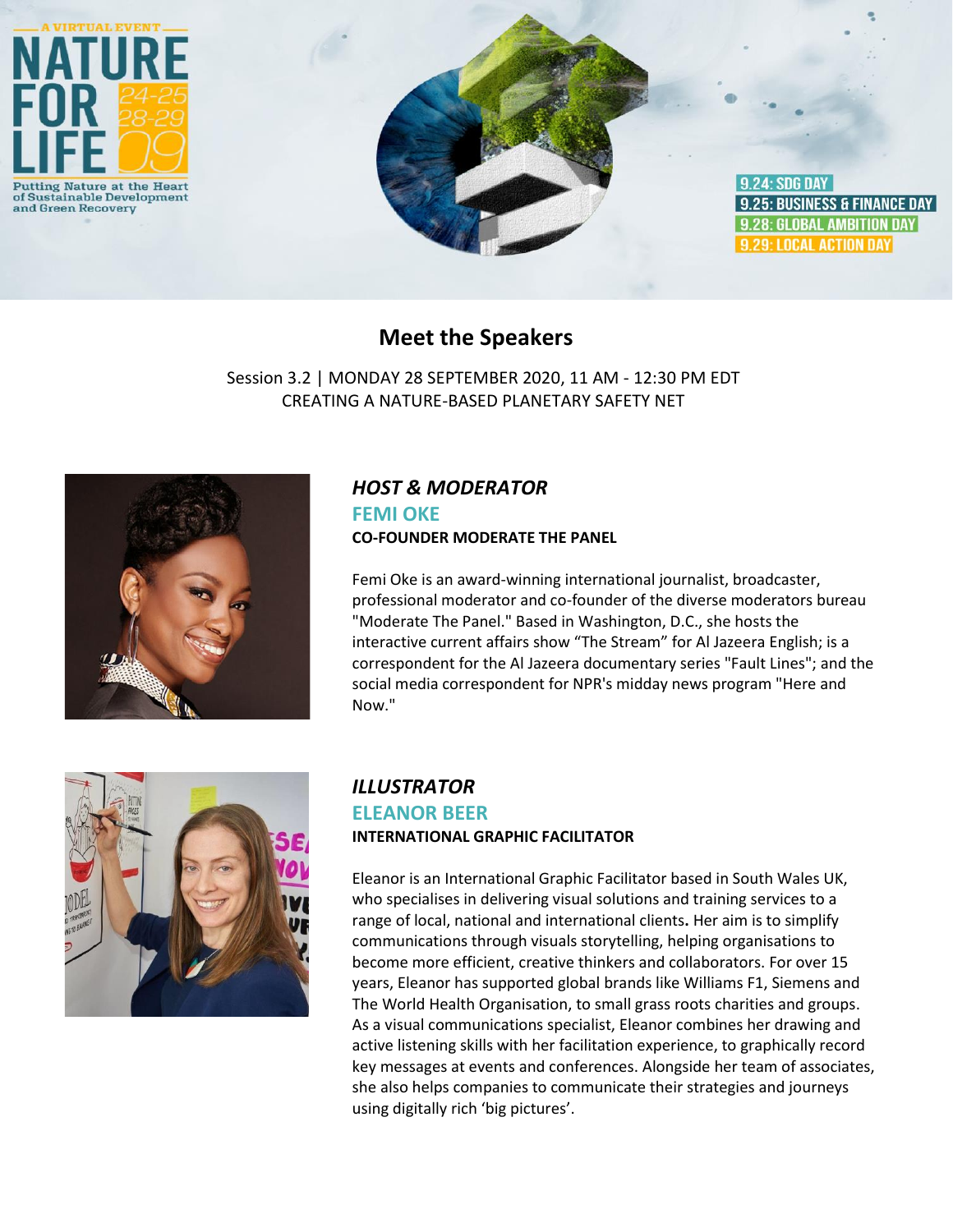



### *SPEAKER* **ELIZABETH MREMA EXECUTIVE SECRETARY,**

**UNITED NATIONS CONVENTION ON BIOLOGICAL DIVERSITY**

Ms. Elizabeth Maruma Mrema is the Executive Secretary of the Convention on Biological Diversity. She has worked with the UN Environment Programme for over two decades and was the Director of the Law Division at UNEP. Prior to joining the Law Division, she was Deputy Director of the Ecosystems Division, in charge of coordination, operations and programme delivery. Prior to these duties, she also served as Executive Secretary of the UNEP/Secretariat of the Convention on the Conservation of Migratory Species of Wild Animals. Her work at UNEP has focused on development, implementation and enforcement of environmental laws, including multilateral environmental agreements at national, regional and international levels.

### *SPEAKER*

## **ANA MARÍA HERNÁNDEZ SALGAR**

### **CHAIR, INTERGOVERNMENTAL SCIENCE-POLICY PLATFORM ON BIODIVERSITY AND ECOSYSTEM SERVICES (IPBES)**

Ana María Hernández Salgar (Colombia) is an expert in the field of biodiversity, with a focus on environmental law, international negotiations and the science-policy interface. In her more than 22 years of experience she has worked at the Alexander von Humboldt Institute, the Ministry of Environment, the Fundación NaturaCert and was a professor at the Universidad del Rosario and the Universidad Javeriana in Colombia. She was recognized as "Person of the Year 2019" by the newspaper "El Espectador" (Colombia) and received the UTadeo 2019 "Respect for the Environment" Award. She has participated extensively in work under the Convention on Biological Diversity, served on the Bureaux of the Conference of the Parties to the United Nations Convention to combat Desertification and Drought (UNCCD), the Protocol on Specially Protected Areas and Wildlife to the Cartagena Convention and IPBES. In May 2019 she was elected as Chair of IPBES.



# *SPEAKER*

### **SIR ROBERT WATSON**

**HEAD OF THE SCIENTIFIC ADVISORY GROUP FOR THE UNEP GLOBAL ASSESSMENTS SYNTHESIS REPORT UNEP**

Sir Robert Watson is one of the most influential environmental scientists worldwide. Watson Chaired and co-Chaired a number of prominent scientific assessments, including: former Chair of Intergovernmental Science-Policy Platform on Biodiversity and Ecosystem Services (IPBES), Chair of the Intergovernmental Panel on Climate Change (IPCC); Board of Directors of the Millennium Ecosystem Assessment; co-Chair of the International Assessment of Agricultural Science & Technology for Development; and multiple International Scientific Assessment of Stratospheric Ozone. He has received many awards for his contributions to science, including the Asahi Glass Blue Planet Prize and the UN Champion of the World for Science and Innovation.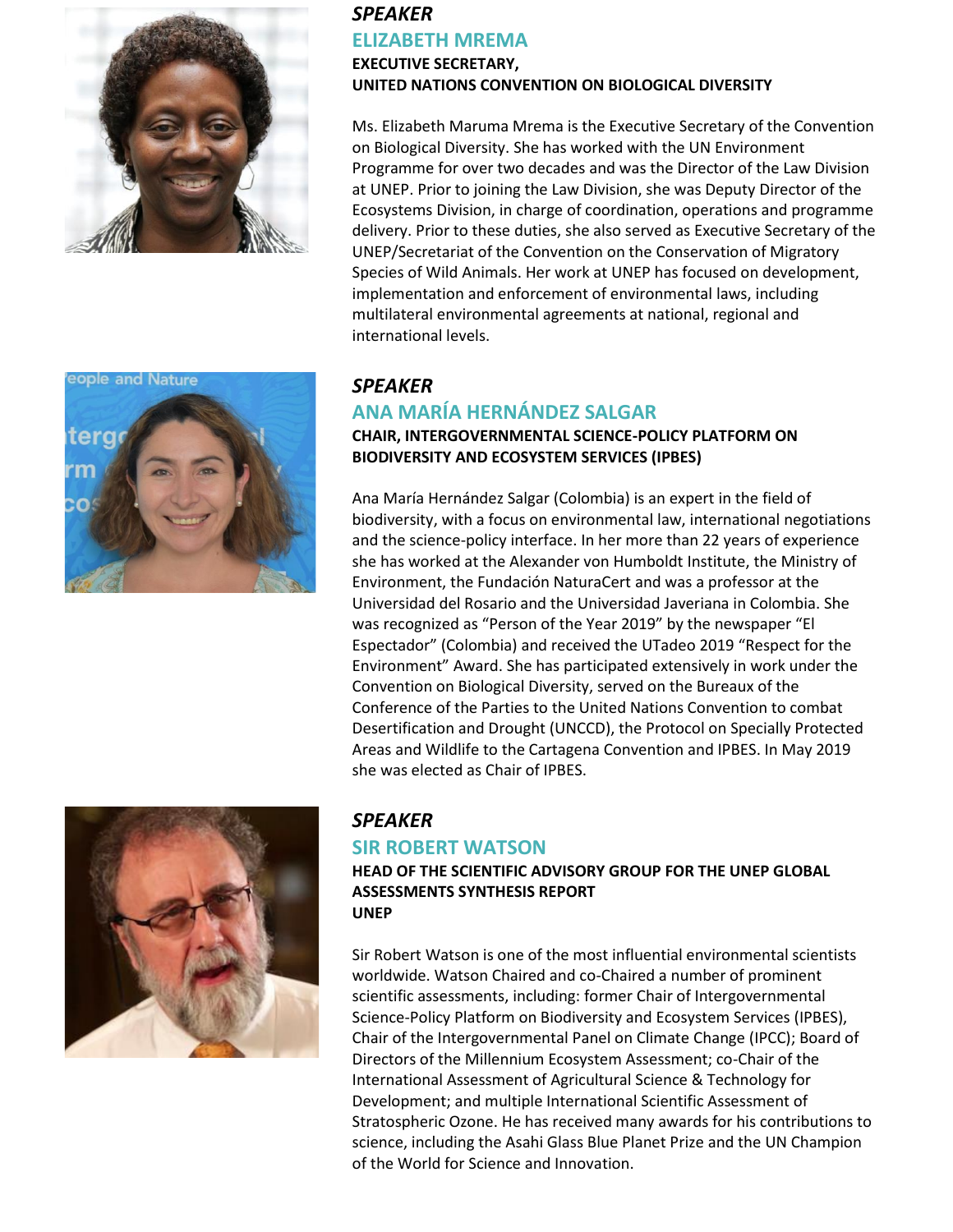



## *SPEAKER* **MAMPHELA RAMPHELE CO-PRESIDENT, CLUB OF ROME PLANETARY EMERGENCY PARTNERSHIP**

Dr. Mamphela Ramphele has been Co-President of the Club of Rome since 2018. Prior to this position she was a student activist, medical doctor, community development activist, researcher, global public servant and is now an active citizen and a trustee of the Nelson Mandela Foundation. Dr. Ramphele was Vice-Chancellor of UCT, one of four Managing Directors of the World Bank in Washington, DC and Leader of Agang SA, a party for all South Africans. She was also Chairperson of Gold Fields, Circle Capital Ventures (Pty) Limited, Technology Innovation Agency (TIA), Director of Medi-Clinic Corporation Limited and Remgro Limited, and founder of the Open Society Foundation for South Africa and the Citizens Movement.

### *SPEAKER*  **DOMINIC WAUGHRAY**

#### **MANAGING DIRECTOR, WORLD ECONOMIC FORUM**

Dominic Waughray has received a BA and MA from Cambridge University; and an MSc in Environmental and Natural Resource Economics, University College London. He has worked with the inaugural Natural Resource Economist, UK Natural Environment Research Council Institute of Hydrology, the international consultancy Environmental Resources Management. Mr. Waughray joined the World Economic Forum in 2006 and held positions as inaugural Director, Environmental Initiatives; Head of Public Private Partnership, Member of the Executive Committee; and since 2018, Head of Centre for Global Public Goods. He is works towards collaboration with the World Economic Forum and international communities on delivering partnerships supporting the Sustainable Development Goals.



### *SPEAKER*

### **KARIN KEMPER**

#### **GLOBAL DIRECTOR FOR THE ENVIRONMENT, NATURAL RESOURCES, AND BLUE ECONOMY PRACTICE AT THE WORLD BANK**

Ms. Kemper joined the Bank in 1996 as a Young Professional. Since then she has held various positions, including as Sector Manager for Social Development, Environment and Water Resources in the South Asia Region, Sector Manager for Environment in the Latin America and Caribbean Region and as Director, Climate Policy and Finance in the Sustainable Development Network Vice-Presidency, with her most recent position as the Senior Regional Adviser in the Latin America and Caribbean Vice Presidency.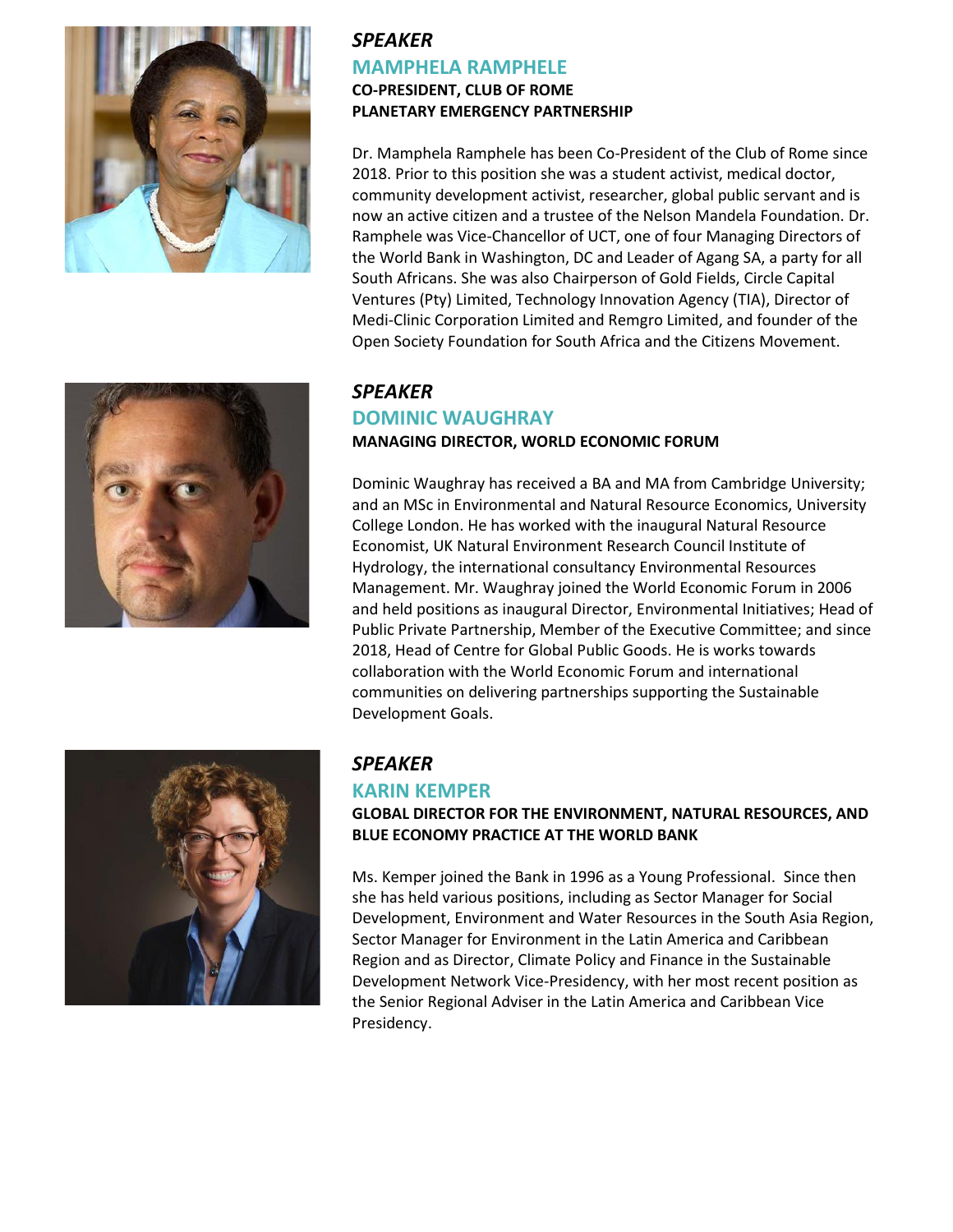



## *SPEAKER*  **MINNA SALAMI FOUNDER, AFROPOLITAN BLOG**

Minna Salami is a Nigerian, Finnish and Swedish feminist theorist and writer. She is the founder of Ms. Afropolitan and the author of Sensuous Knowledge: A Black Feminist Approach for Everyone, which explores topics such as art, nature, beauty, identity, race and gender with an Africacentred, decolonial and feminist paradigm of knowing. She graduated from SOAS, University of London, with a distinction in Gender Studies where she specialised in black feminisms for her Master's Degree. She is a co-director of the feminist movement, Activate, and she sits on the advisory board of the African Feminist Initiative at Pennsylvania State University and the editorial board of the Interdisciplinary Journal for the Study of the Sahel.

# *SPEAKER*  **H.E. KOIZUMI SHINJIRŌ MINISTER OF ENVIRONMENT FOR JAPAN**

Mr. Koizumi Shinjiro has been a member of the House of Representatives in Japan since 2009, having represented Yokosuka and Miura City in Kanagawa Prefecture. Since September 2019, he has served as the Minister of the Environment. He belongs to the Liberal Democratic Party (LDP) and holds various senior positions at LDP. He also served as Parliamentary Vice-Minister of Cabinet Office and Parliamentary Vice-Minister for Reconstruction. He earned Bachelor's Degrees in Economics, Kanto Gakuin University, in Japan in 2004 and Master of Arts in Political Science, Columbia University, in the United States in 2006.



# *SPEAKER*

### **H.E. SH. PRAKASH JAVADEKAR**

**MINISTER OF ENVIRONMENT, FOREST, AND CLIMATE CHANGE OF INDIA**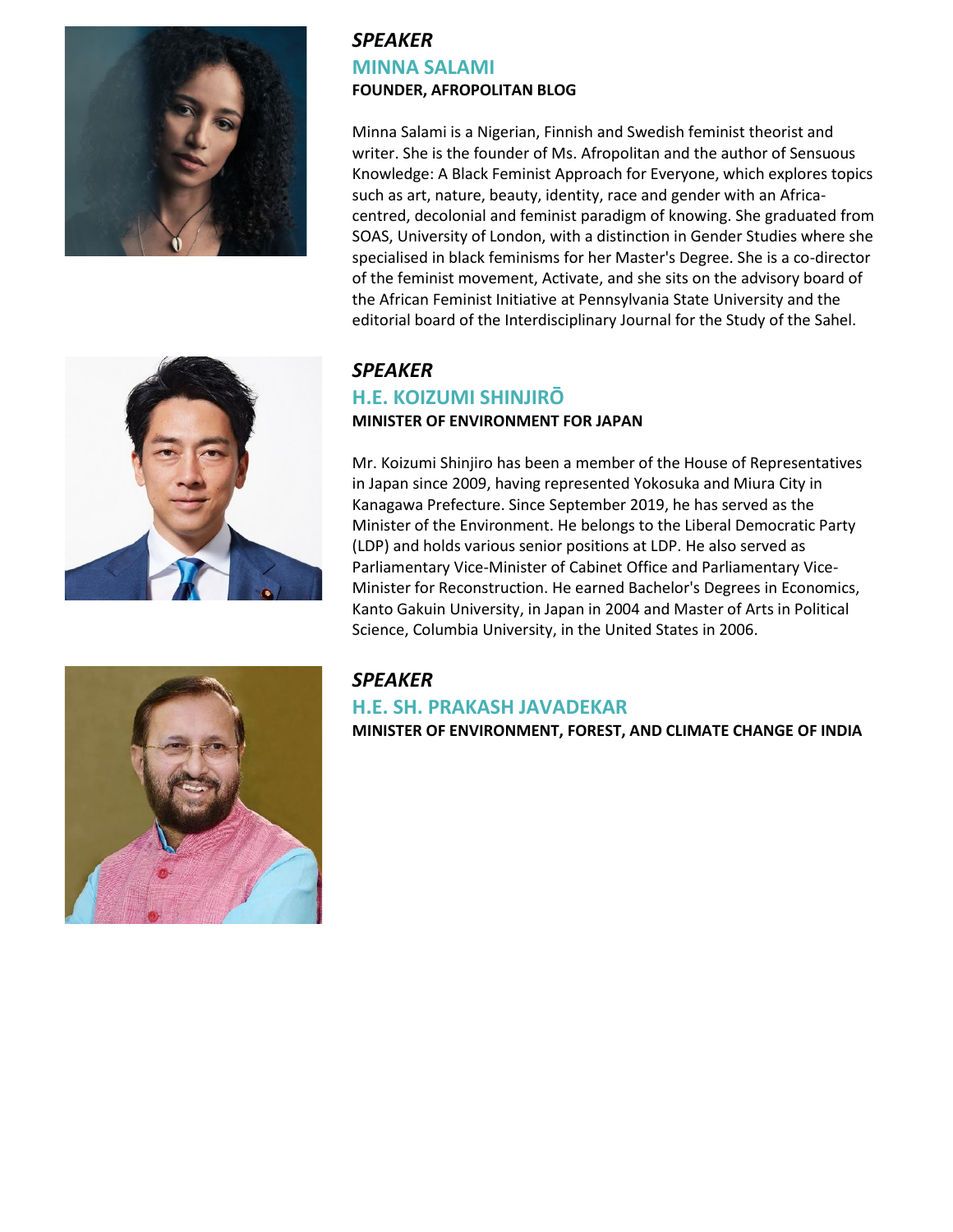



# *SPEAKER*  **H.E. MYUNG-RAE CHO**

#### **MINISTER OF ENVIRONMENT FOR THE REPUBLIC OF KOREA**

Dr. Myung Rae Cho is the current Minister of Environment the Republic of Korea. Prior to this appointment, he served as the President of the Korea's Environment Institute (2017-2018) and the Co-President of the Institute for Environmental Justice (2011-2017). As an expert in sustainable development, he also chaired a number of committees for sustainable development at the municipal level and taught at Dankook University as a professor. He holds a Ph.D. in Urban and Regional Studies from University of Sussex and an M.A. in Environmental Planning from Seoul National University.

# *SPEAKER*

### **H.E. YASMINE FOUAD**

### **MINISTER OF ENVIRONMENT FOR THE ARABIC REPUBLIC OF EGYPT**

Dr. Yasmine Fouad is Minister of Environment of the Arabic Republic of Egypt since June 2018. She holds MSc in Environmental Science and PhD in Political Science / Euro Mediterranean Studies. Her expertise is in Environment and International cooperation with more than 20 years' experience working in Government, UN organizations, NGOs and Universities. She had gained an extensive experience in climate change and biodiversity conservation related issues through her diversified work with academic, government and non-government organizations and International organizations. She has been selected as a lead author to chapter four of the IPCC Special Report on "Climate Change, Desertification, Land Degradation, Sustainable Land Management, Food Security and Greenhouse Gas Fluxes in Terrestrial Ecosystems".



# *SPEAKER*

# **H.E. HUANG RUNQIU**

**MINISTER OF ECOLOGY AND ENVIRONMENT FOR THE PEOPLE'S REPUBLIC OF CHINA**

He served as the vice minister of the Ministry of Environmental Protection (superseded by the Ministry of Ecology and Environment in 2018) from March 2016 to April 2020. Prior to joining the MEE, He was the vice president of Chengdu University of Technology and the vice chairman of the Standing Committee of the Sichuan Provincial People's Congress. He graduated from the Hydrology Department of the Chengdu College of Geology (currently known as the Chengdu University of Technology) with a major in Engineering Geology. He has a postgraduate education, holds a PhD degree in engineering and the professional title of professor.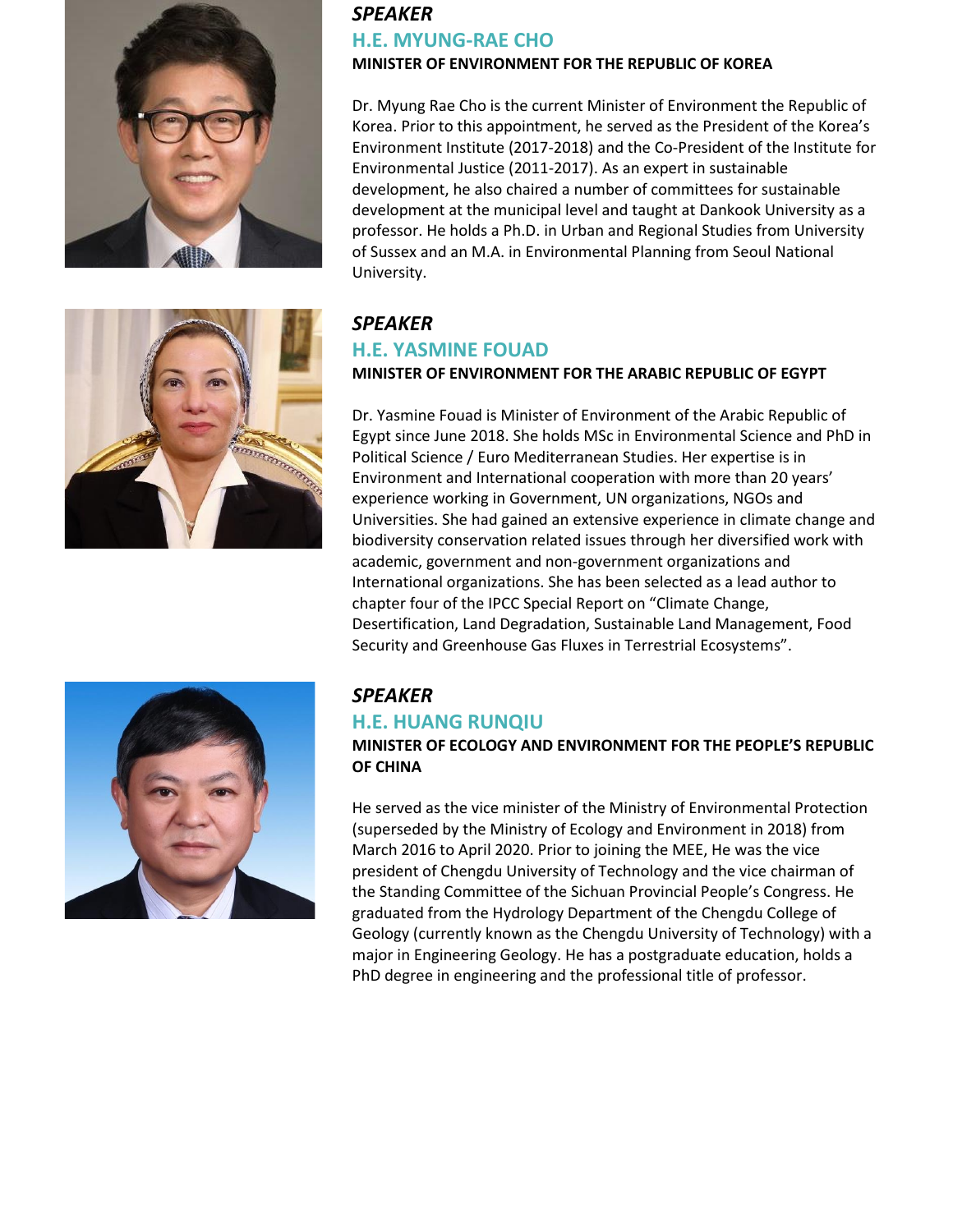

# *SPEAKER*  **RT. HON. ZAC GOLDSMITH**

#### **MINISTER OF STATE FOR PACIFIC AND THE ENVIRONMENT UK GOVERNMENT**

Rt Hon Lord Goldsmith of Richmond Park is the Minister for Pacific and the Environment at the Foreign, Commonwealth & Development Office and the Department for Environment, Food and Rural Affairs. He was first appointed as a Minister of State in the Foreign & Commonwealth Office, the Department for International Development and Defra on 13 February 2020. He was previously Minister of State at the Department for Environment, Food and Rural Affairs and at the Department for International Development from September 2019 to February 2020 and Parliamentary Under Secretary of State at the Department for Environment, Food and Rural Affairs and at the Department for International Development on July 2019 and September 2019.



## *SPEAKER*

### **MARINA VON WEISSENBERG**

#### **SENIOR MINISTERIAL ADVISOR, NFP CBD/SBSTTA FOR FINLAND MINISTRY OF THE ENVIRONMENT FOR FINLAND**

Senior Ministerial Adviser at the Finnish Ministry of the Environment in charge of international biodiversity and environment affairs and National focal point for the Convention on Biological Diversity and its Subsidiary Body on Scientific, Technical and Technological Issues for Finland. She has participated during her long career, 25 years in several biodiversity related multilateral negotiations, UN Environment conferences, including technical expert groups, led by IUCN and the CBD. Recently chair of the working party on international environmental issues in the EU during the Finnish EU chairmanship. She has also been co-chairing Work on synergies for improving effectiveness and good governance between Multilateral Environmental Agreements (MEAs). She has been a member of the IUCN (the International Union for Conservation of Nature) Council 2008-2016 and appointed Vice-President for IUCN.



## *SPEAKER*

## **H.E. FERNANDO ANDRÉS LÓPEZ LARREYNAGA**

**MINISTER OF ENVIRONMENT AND NATURAL RESOURCES FOR EL SALVADOR**

Fernando Andrés López Larreynaga - His commitment for conserving natural resources and the integration of an environmental vision in a sustainable economy are part of the ideals that he has managed to integrate into the different stages of his professional development. Graduated from Architecture of the University Dr. José Matías Delgado, in El Salvador, he has always had a special interest in sustainable architecture and the conservation of ecosystems. His skills in the creation of sustainable development projects related to the environment, personnel management, architecture and being results-oriented, with strong negotiation and conflict resolution skills, has guided his professional life throughout the different phases of an architectural project, and led him to a successful public management in the Municipality of San Salvador, and now, as Minister of Environment and Natural Resources of El Salvador.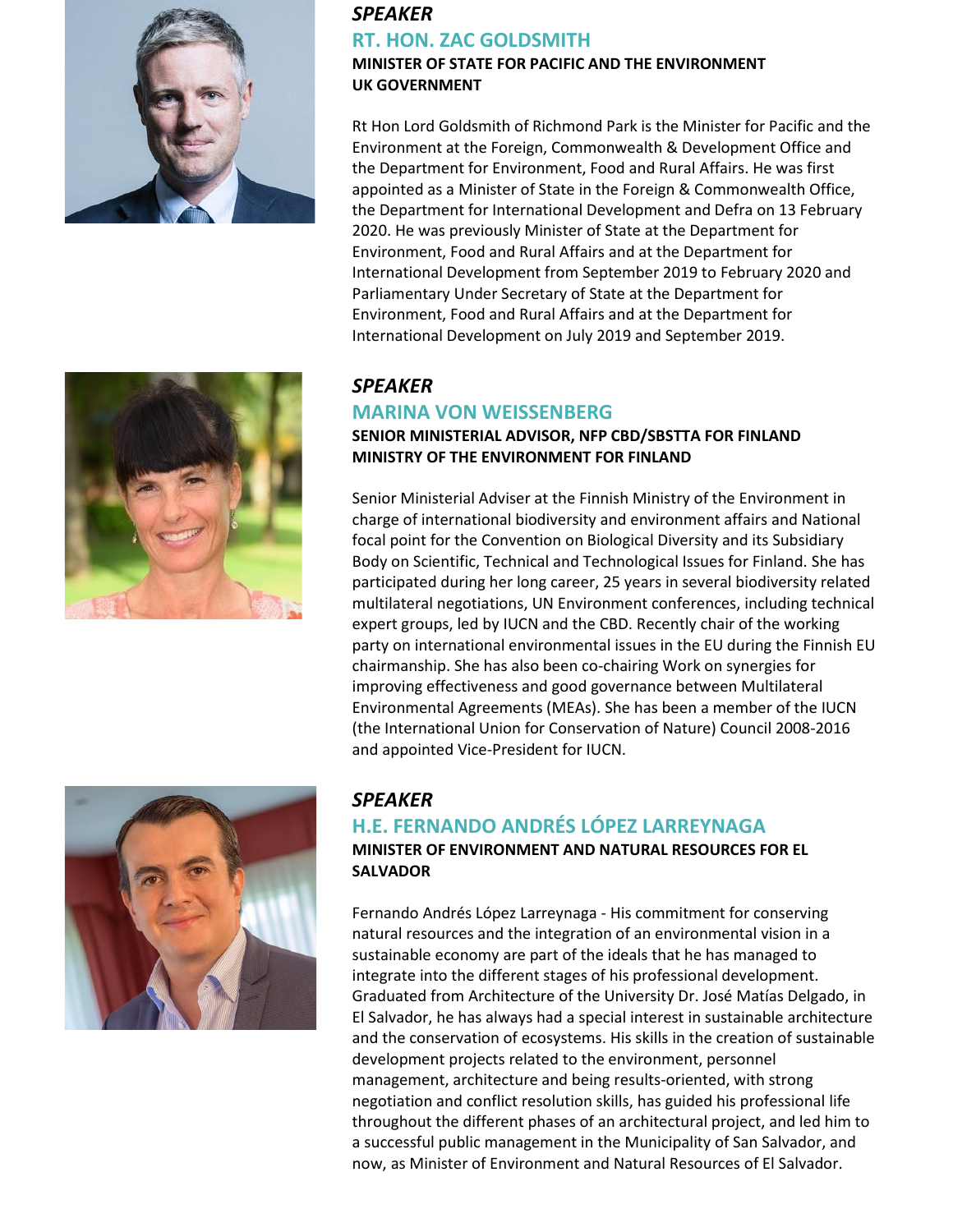

## *SPEAKER*  **PER OLSSON FRIDH**

**STATE SECRETARY TO THE MINISTER FOR INTERNATIONAL DEVELOPMENT COOPERATION, MINISTRY FOR FOREIGN AFFAIRS OF SWEDEN**

Per Olsson Fridh is State Secretary to the Minister for International Development Cooperation, overseeing Sweden's Policy for Global Development and the development cooperation components of the Swedish Feminist Foreign Policy. Prior, Per Olsson Fridh was State Secretary to Minister for Culture and Democracy, chair of the Swedish Green Party in Stockholm and Secretary-General for the Swedish Centre for International Youth Exchange. Per Olsson Fridh lives in Stockholm, is married with two children and holds a BA of Arts in Sociology from Lund University and a BA of Arts in Human Rights from Malmö University.



## *SPEAKER*  **VALÉRIE PLANTE MAYOR OF MONTREAL**

Valérie Plante is a Canadian politician. She is mayor of Montreal and ex officio president of the Metropolitan Community of Montreal (CMM) since November 16, 2017. Elected to the municipal council of Montreal during the municipal elections of 2013 under the Banner of 'Projet Montréal', she became party leader on December 4, 2016.



# *SPEAKER*

### **PATRICIA ESPINOSA EXECUTIVE SECRETARY UNITED NATIONS CLIMATE CHANGE**

Ms. Espinosa is the Executive Secretary of the United Nations Framework Convention on Climate Change. Ambassador of Mexico to Germany since 2012 and from 2001 to 2002, Ms. Espinosa was Minister of Foreign Affairs of Mexico from 2006 to 2012, bringing over 30 years of experience at highest levels in international relations. As Chair of the Third Committee of the UNGA (1996), she played a key role in the adoption of the Beijing Platform for Action. Ambassador of Mexico to Austria, Slovakia, Slovenia and the UN in Vienna (2002-2006), Chief of Staff to the Undersecretary of Foreign Affairs (1989-1991) and responsible for economic issues at the Permanent Mission to the UN in Geneva (1982-1988).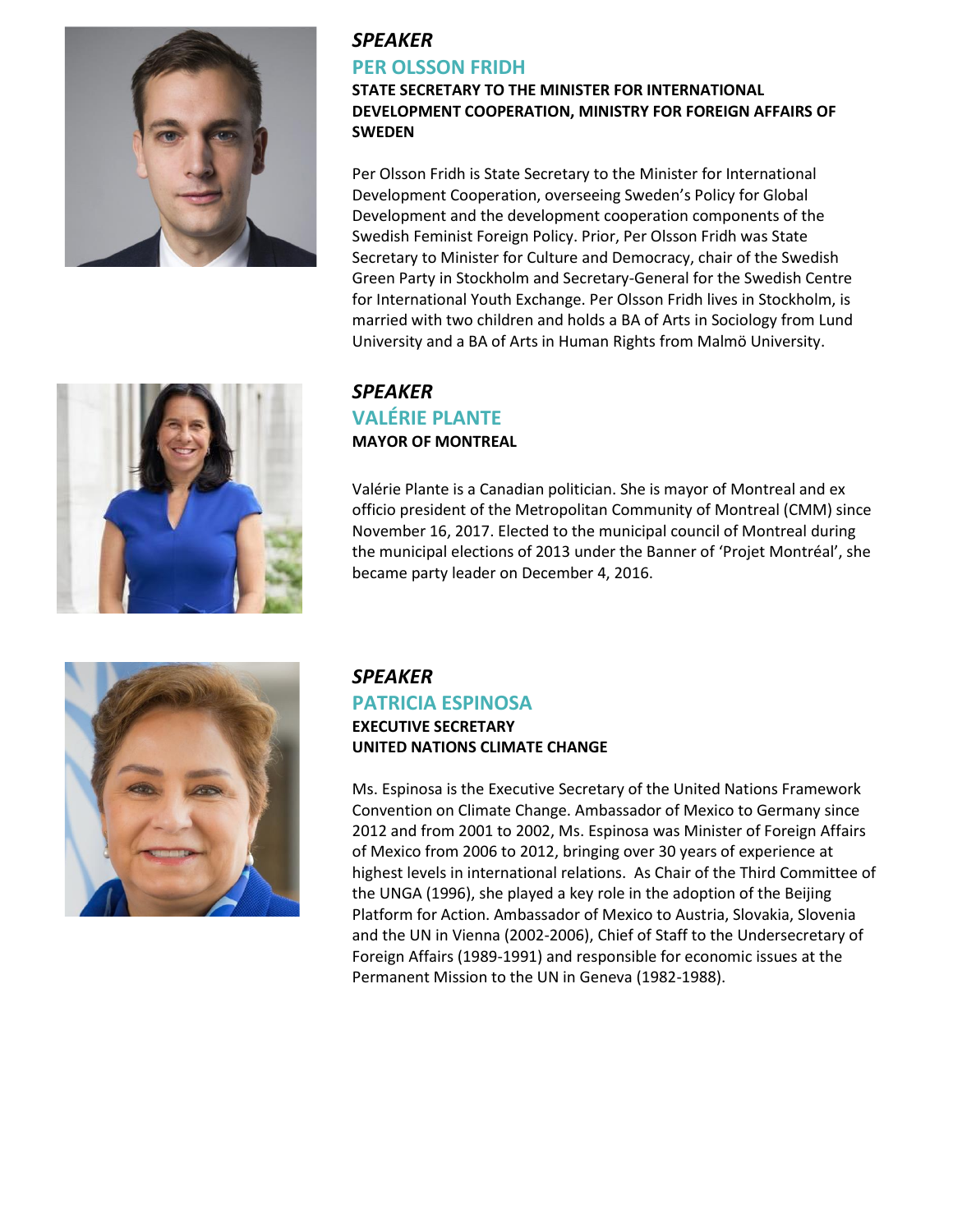





### **UNDER-SECRETARY-GENERAL AND EXECUTIVE SECRETARY UNITED NATIONS CONVENTION TO COMBAT DESERTIFICATION**

Ibrahim Thiaw of Mauritania was appointed by the United Nations Secretary-General as Under-Secretary-General and Executive Secretary of the United Nations Convention to Combat Desertification in 2019. Thiaw brings to the position almost 40 years of experience in sustainable development, environmental governance and natural resource management. In 2018, he was Special Adviser to the Secretary-General for the Sahel and supported ongoing efforts to advance the recalibration of the United Nations Integrated Strategy for the Sahel and the development of the UN Support Plan for the Sahel. Previously, he served as Assistant Secretary-General and Deputy Executive Director of the UNEP and Acting Director General, of the International Union for Conservation of Nature.

## *SPEAKER*

## **FRANCES OGWAL**

### **NATURAL RESOURCES MANAGER (BIODIVERISTY AND RANGELANDS) THE NATIONAL ENVIRONMENTAL MANAGEMENT AUTHORITY**

Mr. Francis Ogwal is a Natural Resources Manager (Biodiversity and Rangelands) at the National Environment Management Authority (NEMA). Francis has 26 experience in the field of biodiversity and environment management. Francis has many years of experience on international issues on biodiversity spanning over one and half decades, having served as the National Focal Point for the Convention on Biological Diversity (CBD) for Uganda since 2005 to date. At the national level, Francis effectively guided Uganda in the review and updating of the National Biodiversity Strategy and Action Plan (NBSAP), development of the National Biodiversity Finance Plan and establishment of a National Clearing House Mechanism.



# *SPEAKER*

### **BASIL VAN HAVRE**

**POST 2020 OEWG CO-CHAIR DIRECTOR GENERAL BIODIVERSITY POLICY AND PARTNERSHIPS DIRECTORATE CANADIAN WILDLIFE SERVICE** 

Mr. Basile van Havre (Canada) is a Co-Chair for the Convention on Biological Diversity's Open-Ended Working Group on the Post-2020 Global Biodiversity Framework. He has over 27 years of experience working in Canada's Environment Department. In addition to being Canada's CBD focal point, his roles included Director General of Biodiversity and Partnerships and Director of Population Conservation and Management at the Canadian Wildlife Service, Chair of the CITES Elephant working group and CBD Discussions on Indigenous Knowledge and Repatriation, Co-Chair of the International Joint Commission on Great Lakes Water Quality Board, Director at the Meteorological Service of Canada.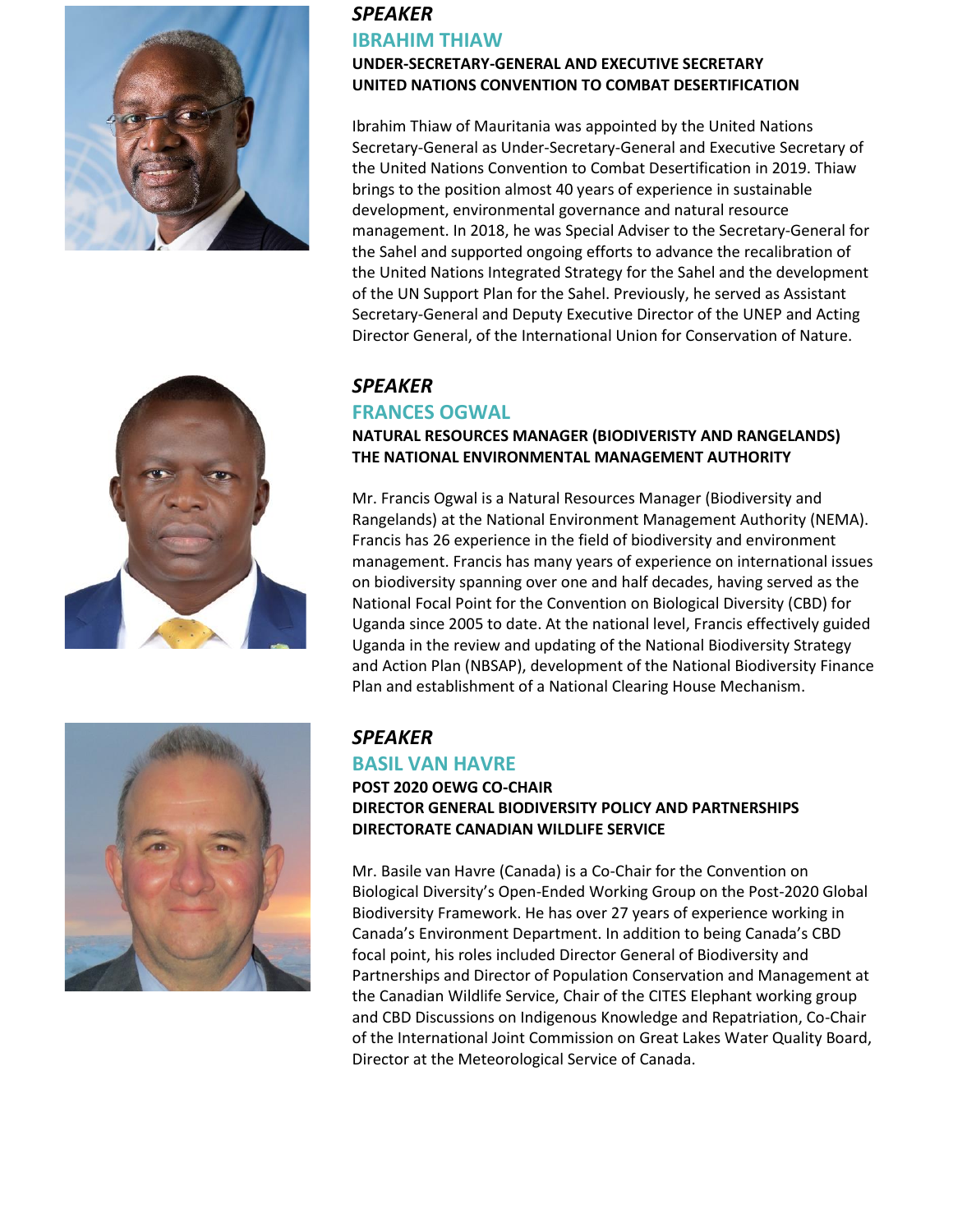





# *SPEAKER*  **HINDOU OUMAROU IBRAHIM**

#### **COORDINATOR OF AFPATAND CO-CHAIR OF INTERNATIONAL INDIGENOUS PEOPLES FORUM ON CLIMATE CHANGE**

Hindou Oumarou Ibrahim is an environmental activist and geographer. She is the Coordinator of the Association of Peul Women and Autochthonous Peoples of Chad and served as the co-director of the pavilion of the World Indigenous Peoples' Initiative at the UN Framework Convention on Climate Change COP21, COP22 and COP23.

# *SPEAKER*

## **H.E. SVENJA SCHULZE**

**MINISTER FEDERAL MINISTRY FOR THE ENVIRONMENT, NATURE CONSERVATION AND NUCLEAR SAFETY OF GERMANY**

Svenja Schulze is a [German](https://en.wikipedia.org/wiki/Germany) [politician](https://en.wikipedia.org/wiki/Politician) of the [Social Democratic Party](https://en.wikipedia.org/wiki/Social_Democratic_Party_of_Germany) (SPD) from [Münster](https://en.wikipedia.org/wiki/M%C3%BCnster) in [Westphalia.](https://en.wikipedia.org/wiki/Westphalia) Schulze currently serves as [Minister of the](https://en.wikipedia.org/wiki/Federal_Ministry_for_the_Environment,_Nature_Conservation_and_Nuclear_Safety)  [Environment, Nature Conservation](https://en.wikipedia.org/wiki/Federal_Ministry_for_the_Environment,_Nature_Conservation_and_Nuclear_Safety) and Nuclear Safety in the [fourth](https://en.wikipedia.org/wiki/Fourth_Merkel_cabinet) [coalition government](https://en.wikipedia.org/wiki/Coalition_government) of [Chancellor](https://en.wikipedia.org/wiki/Chancellor_of_Germany) [Angela Merkel.](https://en.wikipedia.org/wiki/Angela_Merkel) From 15 July 2010 to 30 June 2017, she was State Minister of Innovation, Science and Research of the State [North Rhine-Westphalia.](https://en.wikipedia.org/wiki/North_Rhine-Westphalia)

## *SPEAKER*  **PETER THOMSON UN SECRETARY-GENERAL SPECIAL ENVOY FOR THE OCEAN**

Ambassador Peter Thomson is a Fijian diplomat who served as President of the General Assembly of the United Nations from 2016 until 2017. He was Fiji's Permanent Representative to the United Nations between 2010 and 2016. In 2014, he was elected President of the Executive Board of the UNDP, UNFPA, and the UNOPS. He led the Fiji team of diplomats that in 2013 chaired the Group of 77 and China – the UN's largest negotiating group comprised of 133 developing countries. He was elected President of the International Seabed Authority's Assembly in 2011 and as President of its Council in 2015. In 2017, U.N. Secretary-General Antonio Guterres appointed Ambassador Thomson as the first UNSG's Special Envoy for the Ocean, in which he is driving the implementation of SDG14.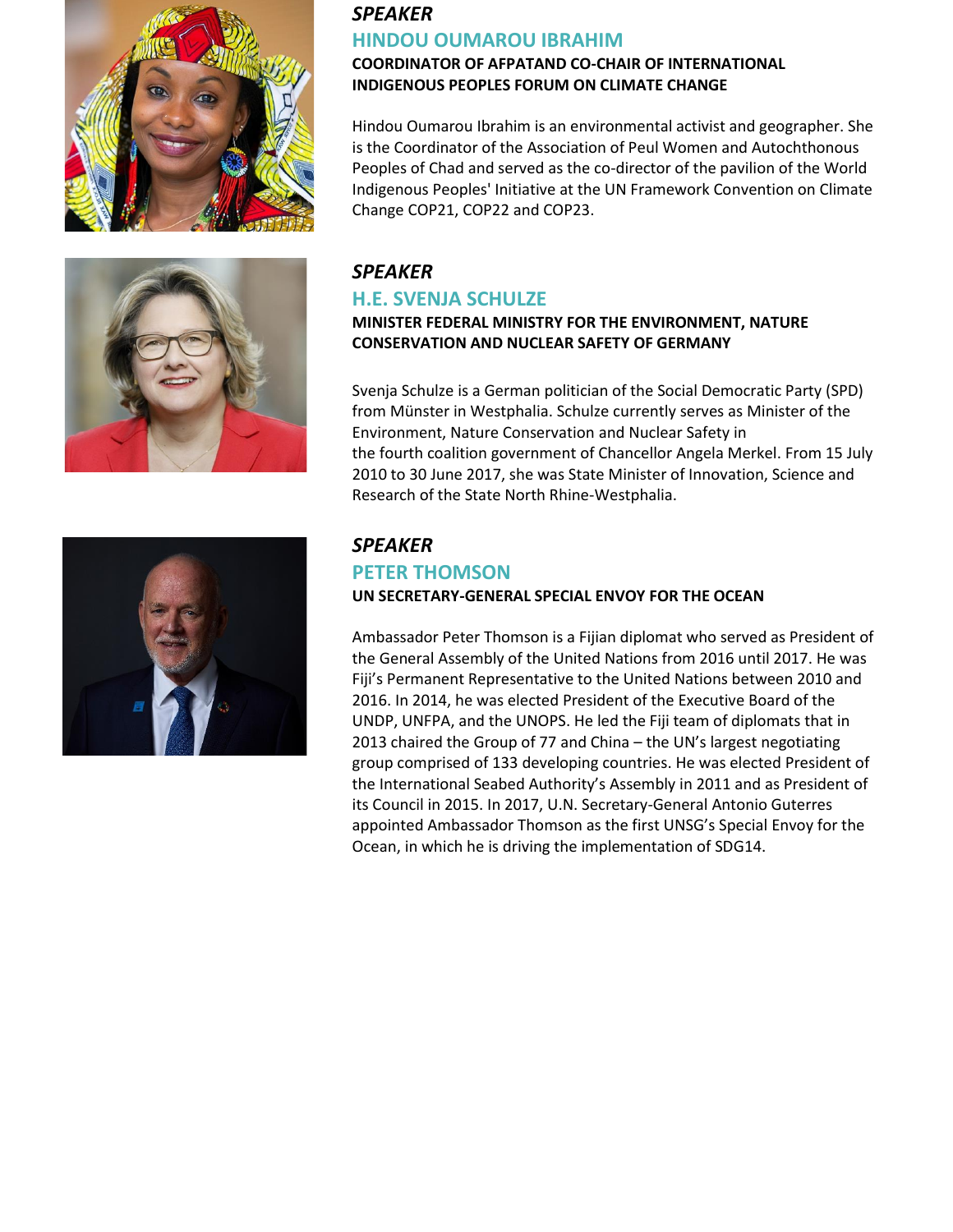



# *SPEAKER*  **CARLOS MANUEL RODRIGUEZ CEO AND CHAIRPERSON OF THE GLOBAL ENVIRONMENT FACILITY**

Lawyer by profession, politician by choice, and conservationist at heart, Carlos Manuel Rodriguez was elected as CEO and Chairperson of the Global Environment Facility by its governing body, the GEF Council, in June 2020. The Costa Rican Environment and Energy Minister was a pioneer in the development of Payment for Ecosystem Services initiatives and strategies for forest restoration, ocean conservation, de-carbonization, and is an expert on environmental policy, multilateral environmental negotiations, and financing for nature conservation. His positions over the past 30 years include: Director of Costa Rica's National Parks Service, founder of many environmental NGOs, expert negotiator in UNFCCC, CBD, and UNCCD, and participant in negotiations for the creation and implementation of the GEF and Green Climate Fund.

# *SPEAKER*

### **ALICE RUHWEZA**

**REGIONAL DIRECTOR FOR AFRICA, WORLD WIDE FUND FOR NATURE (WWF)**

Alice joined WWF as Regional Director for Africa in July 2019. Prior to WWF, Alice worked for Conservation International, first as Executive Director of the Vital Signs Programme. She later served as Interim Vice President of Sustainable Production and was promoted to Vice President of Programs and Partnerships. Before joining CI, Alice was Team Leader of the Global Environment Finance Unit in Africa for the United Nations Development Programme (UNDP), worked for the National Environment Management Authority in Uganda, Forest Trends (USA), the World Bank, UNEP Economics and Trade Branch, the UNFCCC Secretariat, the Foundation for International Environmental Law and Development, and the Institute for European Environmental Policy.



## *SPEAKER*  **BRIS ROCHER CEO GROUP ROCHER**

Bris Rocher has been the CEO of the Yves Rocher Family Empire since 2010. Vice-president of the Yves Rocher group from 2003 to 2006, he assumes full responsibility for foresight, human resources, internal audit, risk management, as well as the group's development in Asia. Previously, he worked as a manager at the audit firm Arthur Andersen, in the United States. Since his appointment to the group's general management in 2006, he has set up a new organization, by market, in order to put brands back at the center of the firm's strategy. He also initiated, in collaboration with Stephane Bianchi, Deputy CEO of the group, a transformation and modernization plan for the brand.